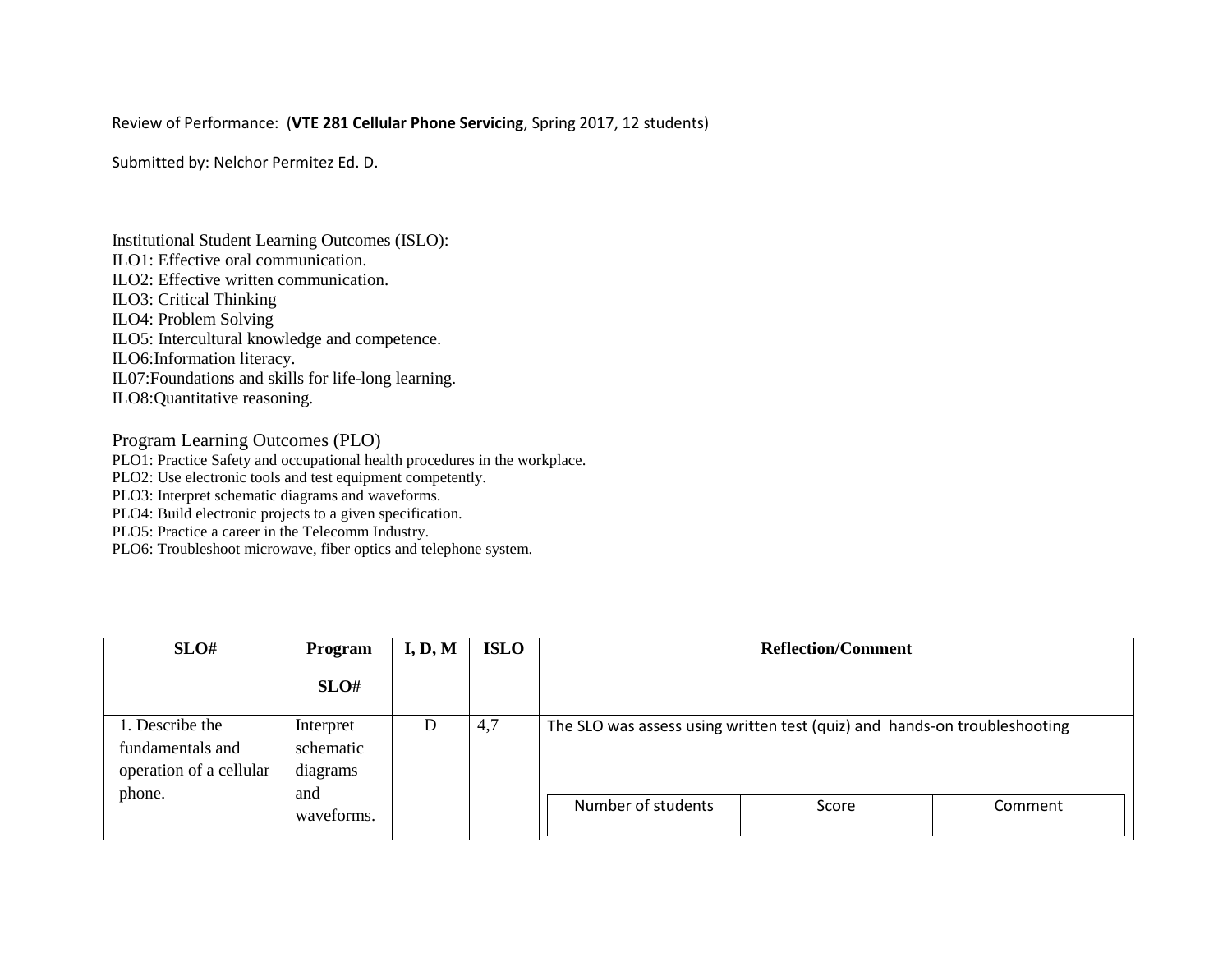|                                                                     |                                    |                |     | 12                                                                                                 | 70 or better | Passed  |  |  |
|---------------------------------------------------------------------|------------------------------------|----------------|-----|----------------------------------------------------------------------------------------------------|--------------|---------|--|--|
|                                                                     |                                    |                |     | 0                                                                                                  | 69 or lower  | Failed  |  |  |
|                                                                     |                                    |                |     | Observation: Students were able to describe the fundamentals and operation of a<br>cellular phone. |              |         |  |  |
| 2. Describe and inspect<br>the common parts of a<br>cellular phone. | Interpret<br>schematic<br>diagrams | $\overline{D}$ | 4,7 | The SLO was assess using written test (quiz) and hands-on troubleshooting                          |              |         |  |  |
|                                                                     | and<br>waveforms.                  |                |     | Number of students                                                                                 | Score        | Comment |  |  |
|                                                                     |                                    |                |     | 12                                                                                                 | 70 or better | Passed  |  |  |
|                                                                     |                                    |                |     | 0                                                                                                  | 69 or lower  | Failed  |  |  |
|                                                                     |                                    |                |     | Observation: Students were able to describe and inspect the common parts of a<br>cellular phone.   |              |         |  |  |
| 3. Identify and test<br>cellular phone                              | Interpret<br>schematic             | $\mathbf{M}$   | 4,7 | The SLO was assess using written test (quiz) and hands-on troubleshooting                          |              |         |  |  |
| accessories and                                                     | diagrams                           |                |     |                                                                                                    |              |         |  |  |
| attachments.                                                        | and<br>waveforms.                  |                |     | Number of students                                                                                 | Score        | Comment |  |  |
|                                                                     |                                    |                |     | 12                                                                                                 | 70 or better | Passed  |  |  |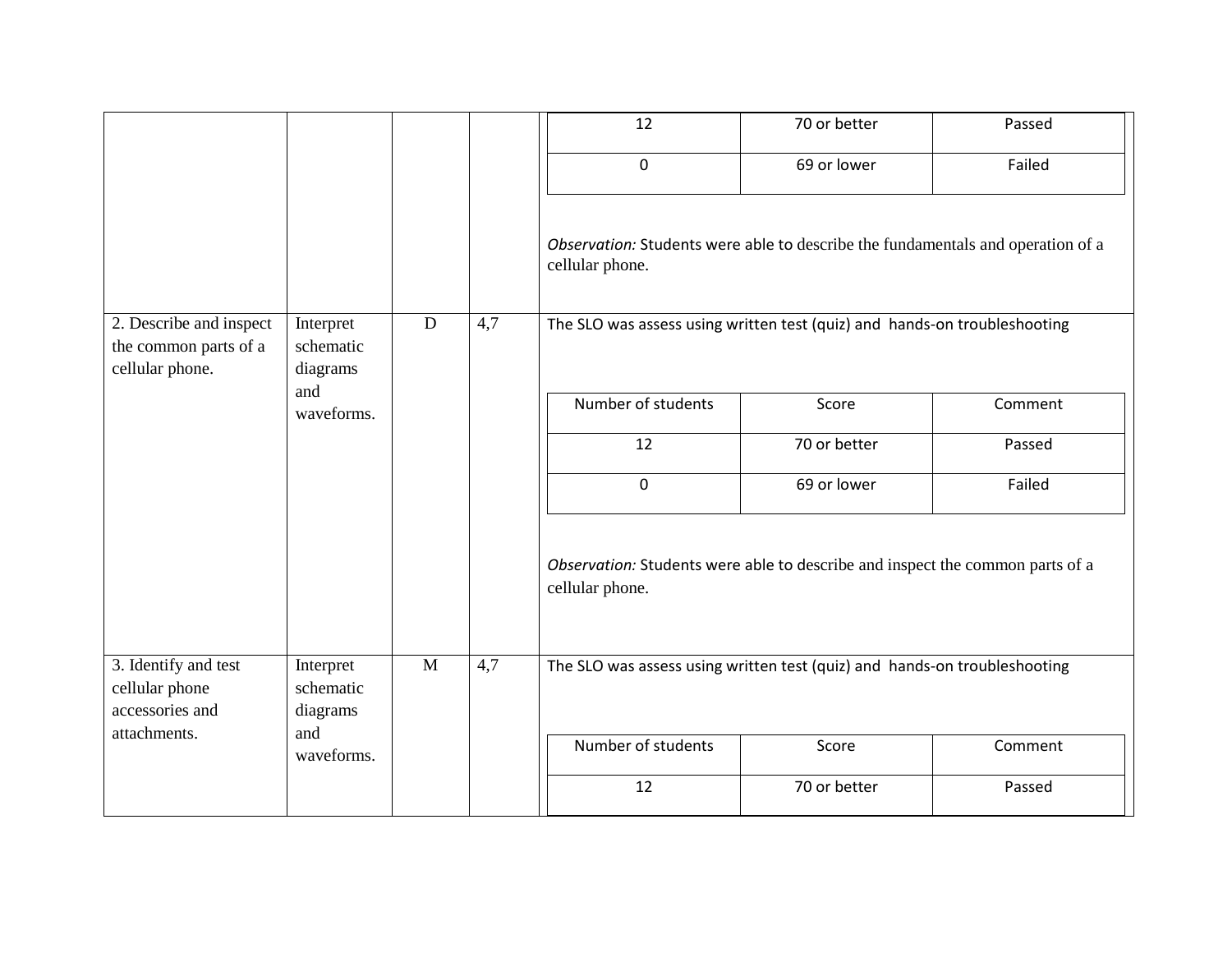|                                                                                                         |                                                         |   |     | 0                                                                                                                                      | 69 or lower                                                                    | Failed  |
|---------------------------------------------------------------------------------------------------------|---------------------------------------------------------|---|-----|----------------------------------------------------------------------------------------------------------------------------------------|--------------------------------------------------------------------------------|---------|
|                                                                                                         |                                                         |   |     | Observation: Students were able to identify and test cellular phone accessories and<br>attachments.                                    |                                                                                |         |
| 4. Identify and describe<br>symptoms and troubles<br>of a cellular phone using diagrams                 | Interpret<br>schematic<br>and<br>waveforms.             | M | 4,7 | The SLO was assess using written test (quiz) and hands-on troubleshooting                                                              |                                                                                |         |
| service manual procedur                                                                                 |                                                         |   |     | Number of students                                                                                                                     | Score                                                                          | Comment |
|                                                                                                         |                                                         |   |     | 12                                                                                                                                     | 70 or better                                                                   | Passed  |
|                                                                                                         |                                                         |   |     | $\mathbf 0$                                                                                                                            | 69 or lower                                                                    | Failed  |
|                                                                                                         |                                                         |   |     | Observation: Students were able to identify and describe symptoms and troubles of<br>a cellular phone using service manual procedures. |                                                                                |         |
| 5. Troubleshoot<br>hardware and<br>software problems<br>commonly<br>encountered in a<br>cellular phone. | Interpret<br>schematic<br>diagrams<br>and<br>waveforms. | M | 4,7 | The SLO was assess using written test (quiz) and hands-on troubleshooting                                                              |                                                                                |         |
|                                                                                                         |                                                         |   |     | Number of students                                                                                                                     | Score                                                                          | Comment |
|                                                                                                         |                                                         |   |     | 12                                                                                                                                     | 70 or better                                                                   | Passed  |
|                                                                                                         |                                                         |   |     | $\mathbf 0$                                                                                                                            | 69 or lower                                                                    | Failed  |
|                                                                                                         |                                                         |   |     |                                                                                                                                        | Observation: Students were able to troubleshoot hardware and software problems |         |